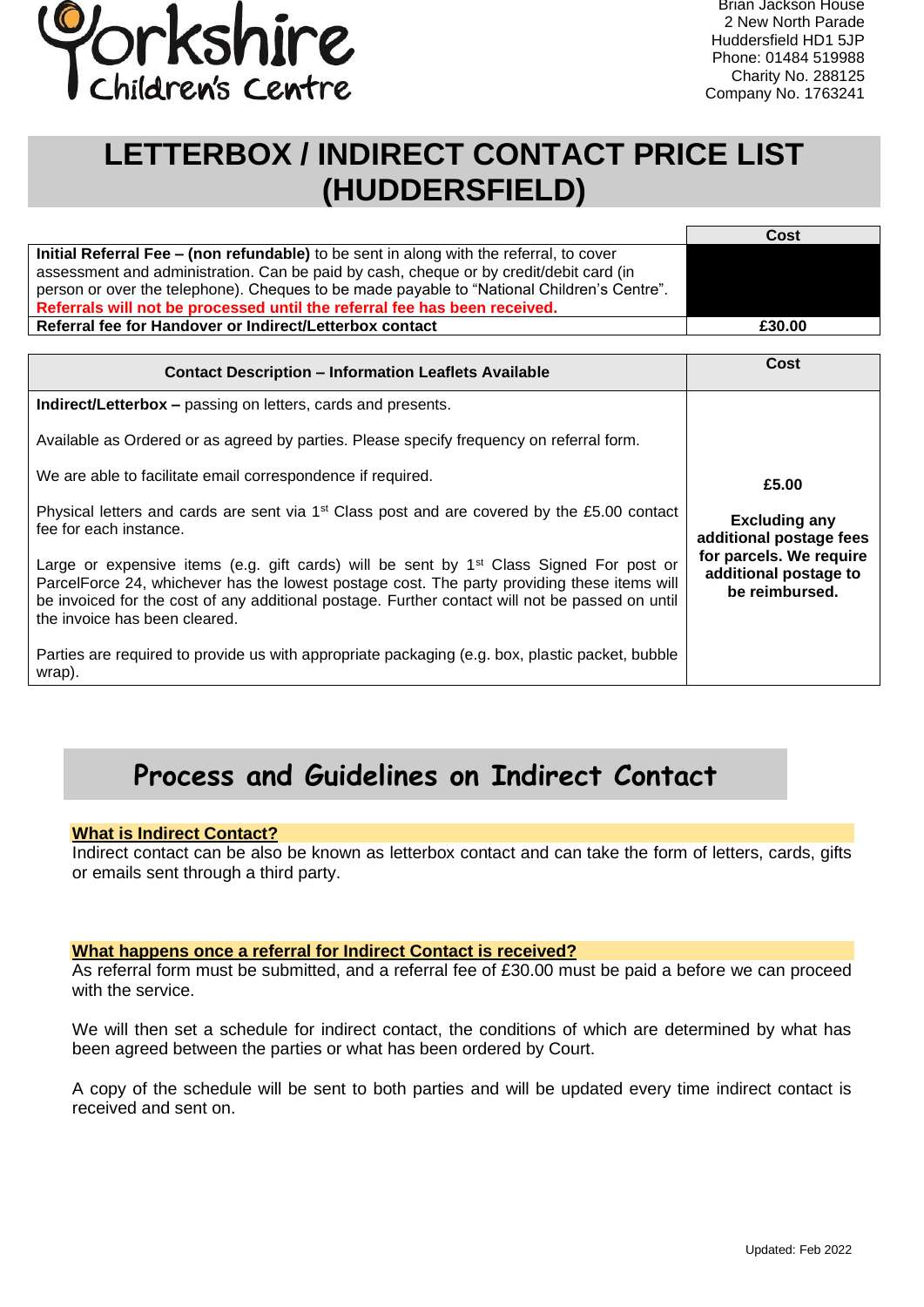# **Cost and Payment of Indirect Contact**

- Passing on standard letters/cards/emails is charged at £5.00
- Passing on gifts is charged at £5.00

The £5.00 fee must be paid before we will send any items on.

• If any additional postage charges are incurred these will be invoiced for after the items have been sent.

We will not pass on any further indirect contact items until any outstanding invoices have been paid.

**Contact fees can be paid by cash (in person), cheque (made payable to "National Children's Centre" or be debit/credit card (over the phone or in person) or via bank transfer (request details)**

#### **Method of Post**

- Standard letters and cards will be sent by 1<sup>st</sup> Class Post.
- Larger items or items containing money or gift cards will be sent by Post Office 1<sup>st</sup> Class Post Signed For, ParcelForce48 or ParcelForce24 with a Signature depending on which service costs less.

If you wish us to use a different service or send items unrecorded please inform us.

#### **What happens if I miss or am late for an Indirect Contact deadline?**

We expect parties to be responsible for and aware of their schedule. For example – if you have a planned holiday at the time indirect contact is due then we would expect you to send your indirect contact to us before you went away, and let us know the reason why it is early.

If being late with or not providing indirect contact at all is a persistent issue e.g. items not received for several months, then the contact centre coordinator will assess your case and decide whether we will terminate our service.

#### **How to provide Indirect Contact items to us**

You are welcome to post items to us or bring them in person. If you are planning to come in person please telephone the Contact Team **at least 2 days before** so we are aware you are coming and can confirm a member of staff will be available.

As part of our service we catalogue and read all letters/cards and check all gifts. Do not to wrap any gifts or seal any envelopes. Wrapped gifts or sealed envelopes will be open by us and will not be rewrapped or re-sealed.

Address: Children & Families Team – Child Contact Centre Yorkshire Children's Centre Brian Jackson House New North Parade **Huddersfield** HD1 5JP

Please ensure that that FULL address is written as above. There are numerous departments in Yorkshire Children's Centre and agencies based in Brian Jackson House.

Email: [children-familyservices@yccuk.org.uk](mailto:children-familyservices@yccuk.org.uk) Telephone: 01484 519988